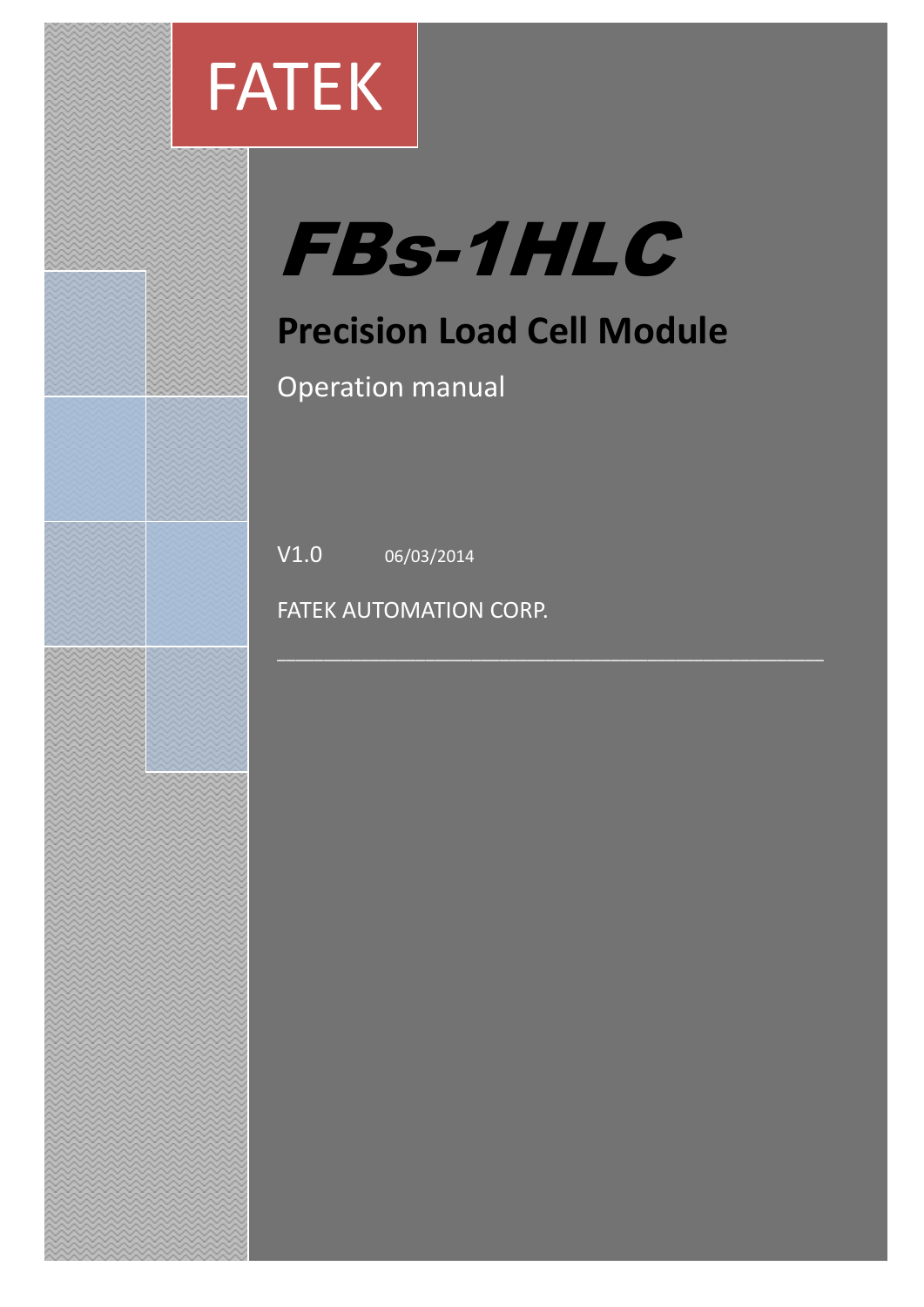#### **Contents**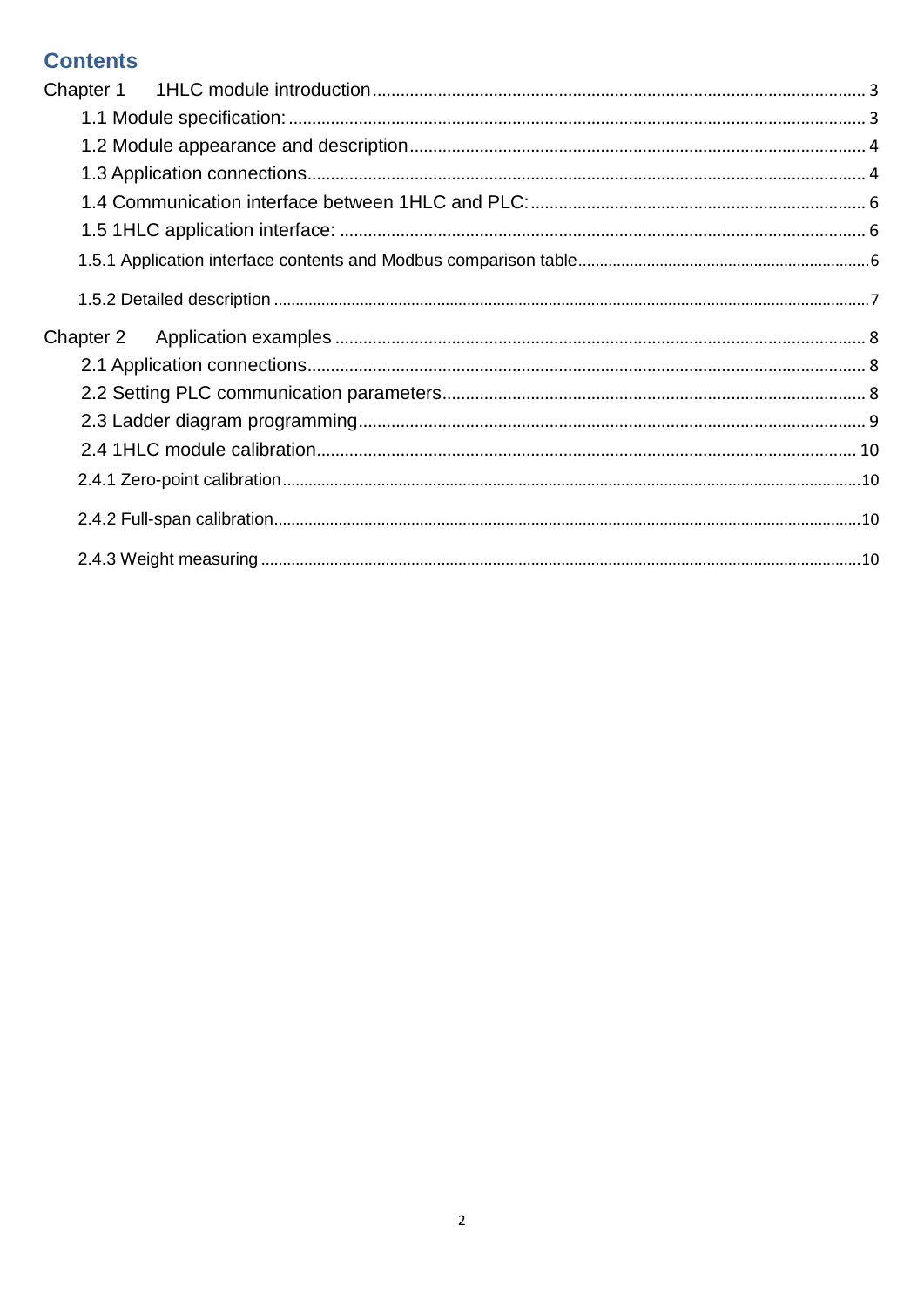# <span id="page-2-0"></span>**Chapter 1 1HLC module introduction**

A load cell is formed by attaching a stress strain gauge to a metal elastic body. When the metal elastic body is subjected to pressure or tensile force, the deformation of the elastic body is detected and converted to an output voltage signal. PLC acquires data from 1HLC via the Modbus communication protocol.

#### <span id="page-2-1"></span>1.1 Module specification:

| <b>General specification</b>                                                                           |                                                                                                     |  |  |  |  |
|--------------------------------------------------------------------------------------------------------|-----------------------------------------------------------------------------------------------------|--|--|--|--|
| Supply voltage                                                                                         | <b>DC 24V</b>                                                                                       |  |  |  |  |
| Weight                                                                                                 | 127g                                                                                                |  |  |  |  |
| Operation temperature                                                                                  | -10°C to + 40°C (+14°F to + 104°F)                                                                  |  |  |  |  |
| <b>Operation humidity</b>                                                                              | 85% relative humidity (non-condensing state)                                                        |  |  |  |  |
| <b>Dimensions</b>                                                                                      | 90 (L) x 40 (W) x 80 (H) mm                                                                         |  |  |  |  |
| Input signal and A/D conversion                                                                        |                                                                                                     |  |  |  |  |
| A/D conversion method                                                                                  | 24Bits $\wedge$ $\Sigma$                                                                            |  |  |  |  |
| A/D conversion speed                                                                                   | 100 times/sec                                                                                       |  |  |  |  |
| Load cell excitation power                                                                             | DC 5V $\pm$ 5%, 120mA (for 8 350 $\Omega$ load cells)                                               |  |  |  |  |
| supply                                                                                                 |                                                                                                     |  |  |  |  |
| Max. measured voltage                                                                                  | $-1mV \sim 39mV$                                                                                    |  |  |  |  |
| Input sensitivity/resolution                                                                           | Above 0.15µV/D 1 / 60000 d                                                                          |  |  |  |  |
| <b>Digital</b>                                                                                         |                                                                                                     |  |  |  |  |
| <b>Status indicators</b>                                                                               | POWER · MD · ZERO · NET · GROSS                                                                     |  |  |  |  |
| Memory                                                                                                 | Calibration parameters and function settings are all saved to EEPROM                                |  |  |  |  |
| <b>Features</b>                                                                                        |                                                                                                     |  |  |  |  |
|                                                                                                        | 1. Industrial-grade weight control design suitable for all kinds of extreme industrial environments |  |  |  |  |
| 2. High noise-interference resistance; effectively suppresses interferences from power supplies,       |                                                                                                     |  |  |  |  |
| electromagnetic waves, and wireless RF.                                                                |                                                                                                     |  |  |  |  |
| 3. Small volume and occupies little space; convenient for storage in control stations, high precision, |                                                                                                     |  |  |  |  |
| and superior performances                                                                              |                                                                                                     |  |  |  |  |
| 4. Adjustable digital filtering may effectively suppress vibrations generated in local environment     |                                                                                                     |  |  |  |  |
| 5. Flexible calibration schemes and automatic stability detection                                      |                                                                                                     |  |  |  |  |
| 6. Automatic zero-point tracking for effective suppressing of zero-point drift occurring in load cells |                                                                                                     |  |  |  |  |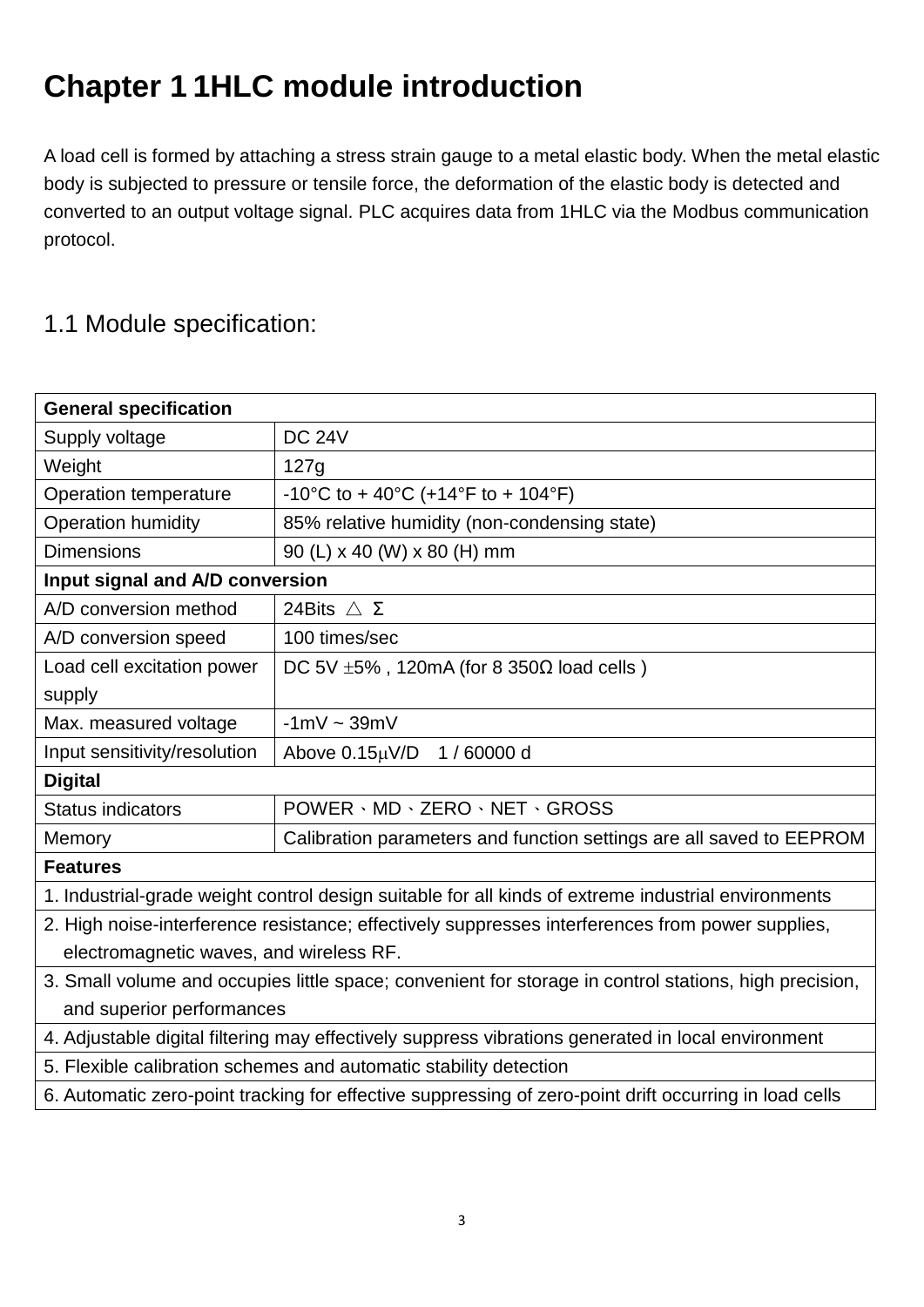## <span id="page-3-0"></span>1.2 Module appearance and description



#### <span id="page-3-1"></span>**Four-line connection**

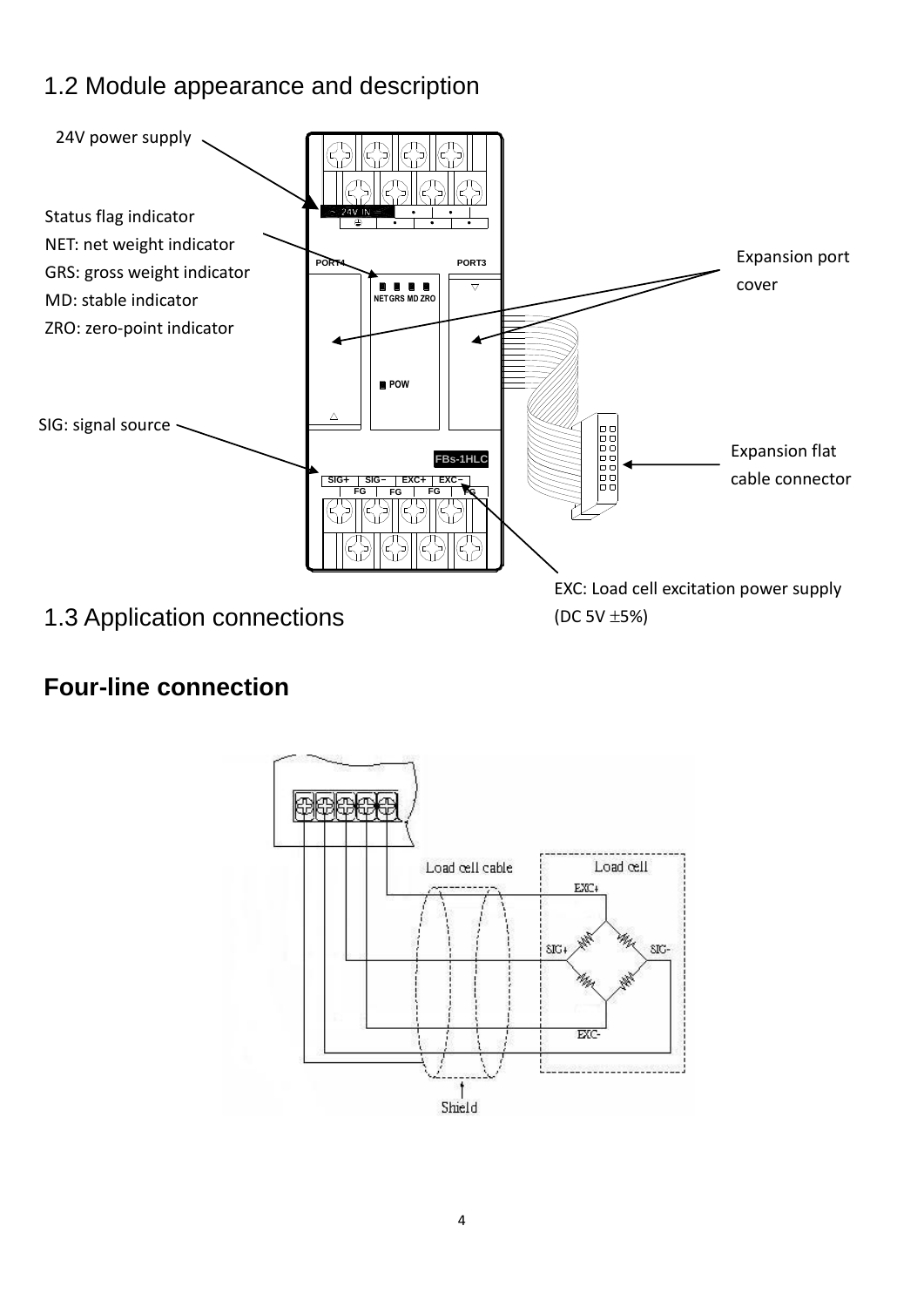#### **Six-line connection**



## **Multiple-load-cell connection**

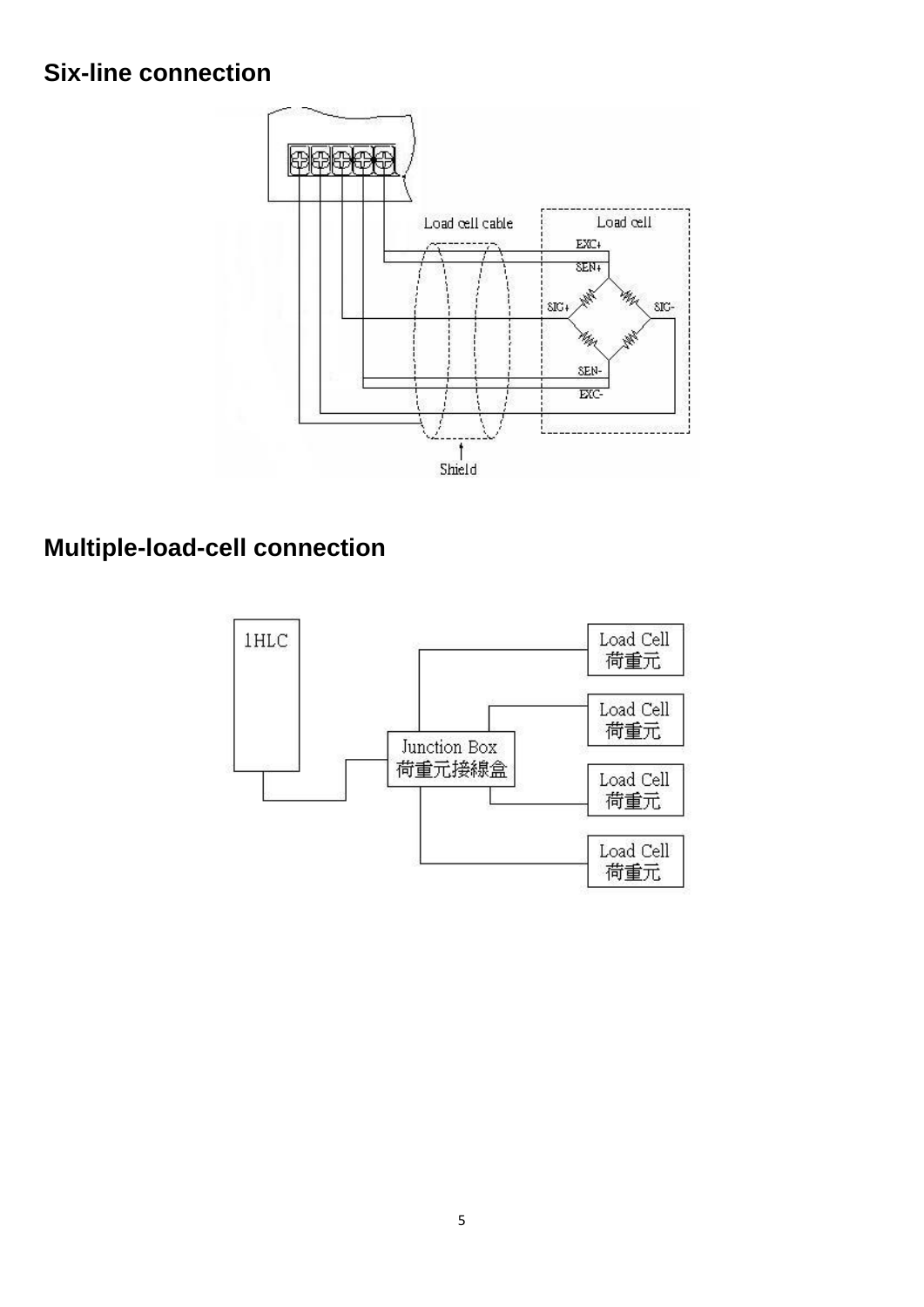## <span id="page-5-0"></span>1.4 Communication interface between 1HLC and PLC:

PLC acquires data from 1HLC via the Modbus communication protocol.



Connect to PLC using Winproladder and change the PORT 3 communication parameters of Winproladder. The communication parameters of 1HLC are fixed as follow:

| <b>PORT</b>       | Connection speed | Parity bit | Data bit | Stop bit | tormat |
|-------------------|------------------|------------|----------|----------|--------|
| Port <sub>3</sub> | 19200            | No         |          |          | DT'    |

<span id="page-5-1"></span>1.5 1HLC application interface:

#### <span id="page-5-2"></span>1.5.1 Application interface contents and Modbus comparison table

Status/Control bit

| Address | Name                        | Length | R/W |
|---------|-----------------------------|--------|-----|
| 000002  | Overload flag               | Bit    | R   |
| 000005  | Display gross weight flag   | Bit    | R   |
| 000006  | Display net weight flag     | Bit    | R   |
| 000007  | Zero-point flag             | Bit    | R   |
| 000008  | Unstable flag               | Bit    | R   |
| 000257  | Adjust to zero              | Bit    | W   |
| 000258  | Deduction                   | Bit    | W   |
| 000263  | Clear deduction             | Bit    | W   |
| 000513  | Zero-point calibration      | Bit    | W   |
|         | input                       |        |     |
| 000514  | Full-span calibration input | Bit    | W   |
| 000773  | Save EEP                    | Bit    | W   |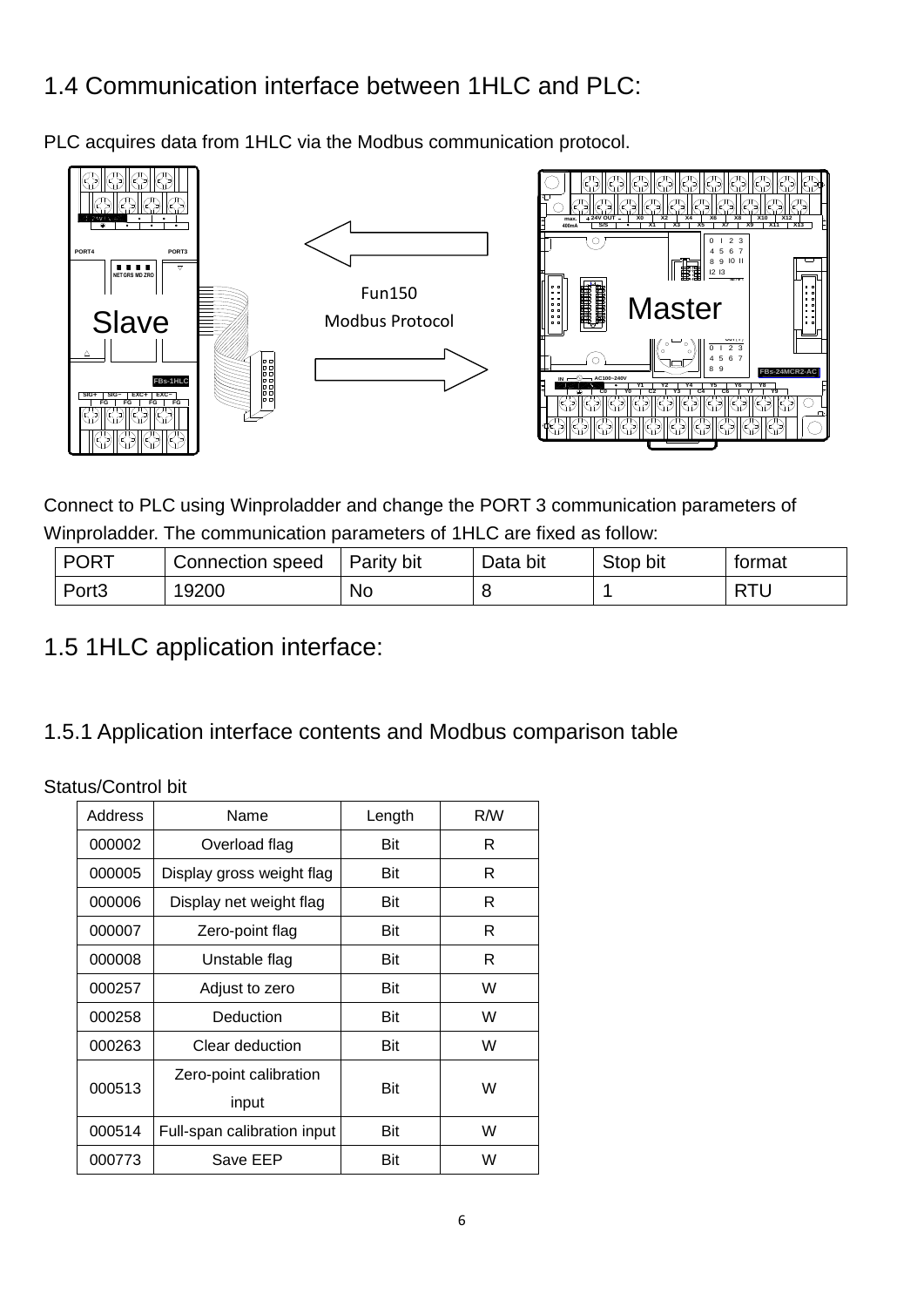#### Status/Settings register

| Address | Name                    | Settings                                                      | Length | R/W |
|---------|-------------------------|---------------------------------------------------------------|--------|-----|
| 402305  | AD internal value       |                                                               | Word   | R   |
| 402307  | Display value           |                                                               | 2Word  | R   |
| 402567  | <b>SPAN</b> calibration |                                                               | 2Word  | R   |
|         | weight                  |                                                               |        |     |
| 402561  | Max. weight             |                                                               | 2Word  | R/W |
| 401793  | Calibration error       | $0 - 3$                                                       | Word   | R/W |
|         | message                 |                                                               |        |     |
| 402049  |                         | AD sampling frequency 0=100 \ 1=50 \ 2=25 \ 3=12.5 \ 4=6.25Hz | Word   | R/W |
| 402052  | Min. scale              | 1, 2, 5, 10, 20, 50                                           | Word   | R/W |

#### <span id="page-6-0"></span>1.5.2 Detailed description

#### Status/Control bit

| Address | Name                            | Description                                                                                                             |
|---------|---------------------------------|-------------------------------------------------------------------------------------------------------------------------|
| 000002  | Overload flag                   | Flag ON when the measured weight is higher than the max. weight                                                         |
| 000005  | Display gross<br>weight flag    | Displayed measurement value includes package weight                                                                     |
| 000006  | Display net weight<br>flag      | Displayed measurement value is actual weight                                                                            |
| 000007  | Zero-point flag                 | Gross weight is 0 when=1                                                                                                |
| 000008  | Unstable flag                   | Conditions of unstable tracking time and unstable tracking area may be set for the<br>devices maintaining stable values |
| 000257  | Adjust to zero                  | Function to set or adjust the displayed value to zero when there is no load<br>$when=1$                                 |
| 000258  | Deduction                       | Deduce the package weight of the load on the tray when=1                                                                |
| 000263  | Clear deduction                 | Clear the package weight deduction and display gross weight when=1                                                      |
| 000513  | Zero-point<br>calibration input | Zero-point button to be set during calibration when=1                                                                   |
|         |                                 | Full-span calibration SPAN weight button to be set during calibration when=1 (SPAN calibration weight                   |
| 000514  | input                           | should be set first)                                                                                                    |
| 000773  | Save EEP                        | Save settings in EEPROM and automatically read previously saved settings at<br>power-on when=1                          |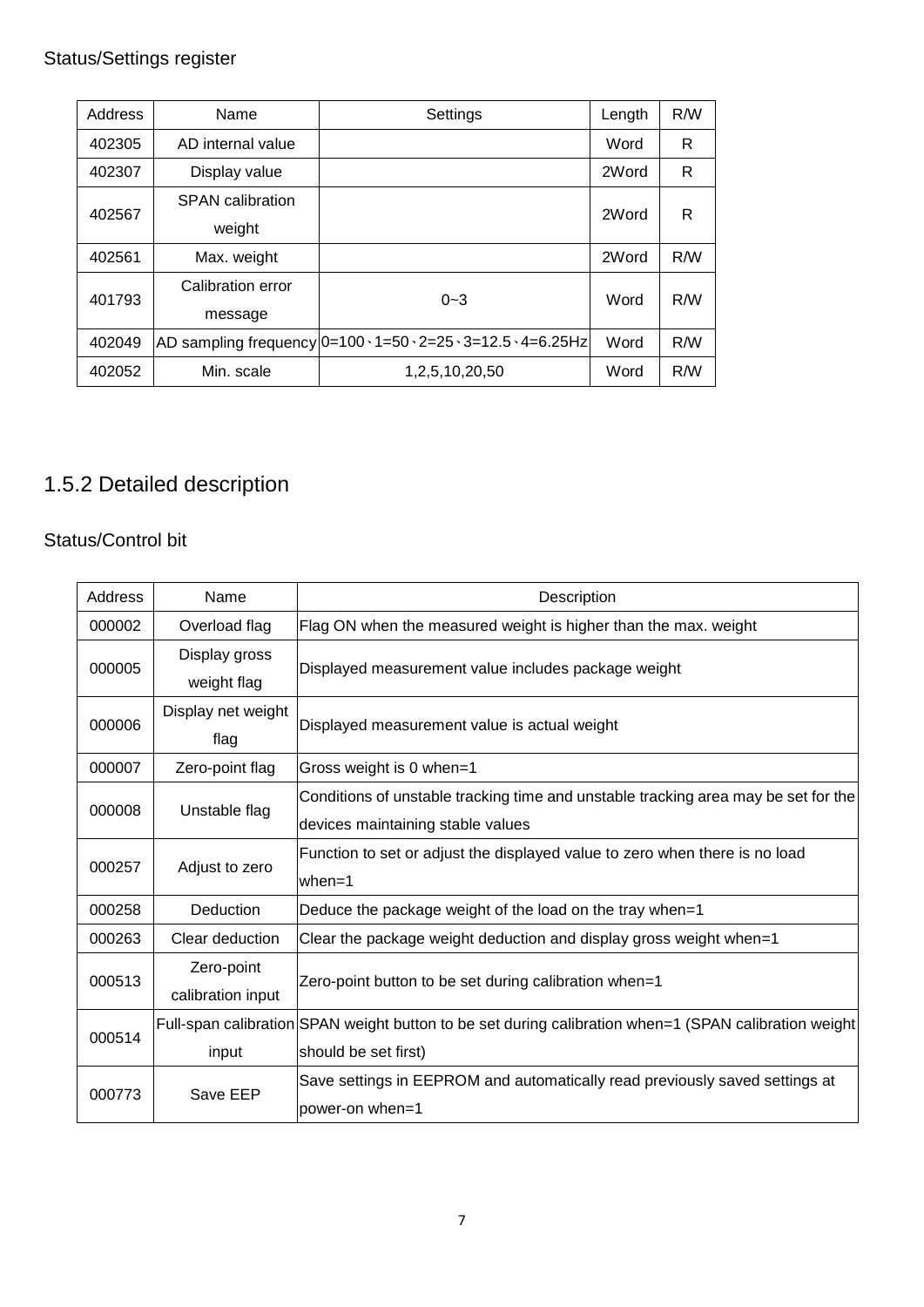#### Status/Settings register

| Address | Name                              | Description                                                                                                                                                                         |  |  |  |
|---------|-----------------------------------|-------------------------------------------------------------------------------------------------------------------------------------------------------------------------------------|--|--|--|
| 402305  | AD internal value                 | Value of scale analog signal voltage converted for internal calculations of the<br>scale.                                                                                           |  |  |  |
| 402307  | Display value                     | Actual measured weight after specification calibration and weight calibration.                                                                                                      |  |  |  |
| 402567  | <b>SPAN</b> calibration<br>weight | Weight of known standardized weight in calibration.                                                                                                                                 |  |  |  |
| 402561  | Max. weight                       | Set maximum weight of scale and display overload flag if exceeding the max.<br>weight.                                                                                              |  |  |  |
| 401793  | Calibration error<br>message      | 0 : normal<br>1 : AD abnormal<br>2: weight calibration earlier than prerequisite calibration (e.g., SPAN1 <zero)<br>3 : weight calibration precision higher than 0.1uV/D</zero)<br> |  |  |  |

# <span id="page-7-0"></span>**Chapter 2 Application examples**

#### <span id="page-7-1"></span>2.1 Application connections

Complete the hardware wiring connection first; please refer to the hardware equipment and connection scheme in below.

Hardware: FBs-24MC\*1, FBs-1HLC\*1, and scale\*1

- 1. Connect 1HLC cable to the left (communication) expansion port of PLC.
- 2. The 4 lines of the scale are connected to EXC+, EXC-, SIG+, and SIG- of 1HLC.



#### <span id="page-7-2"></span>2.2 Setting PLC communication parameters

Connect to PLC using Winproladder (24MC in this example) and change the PORT 3 communication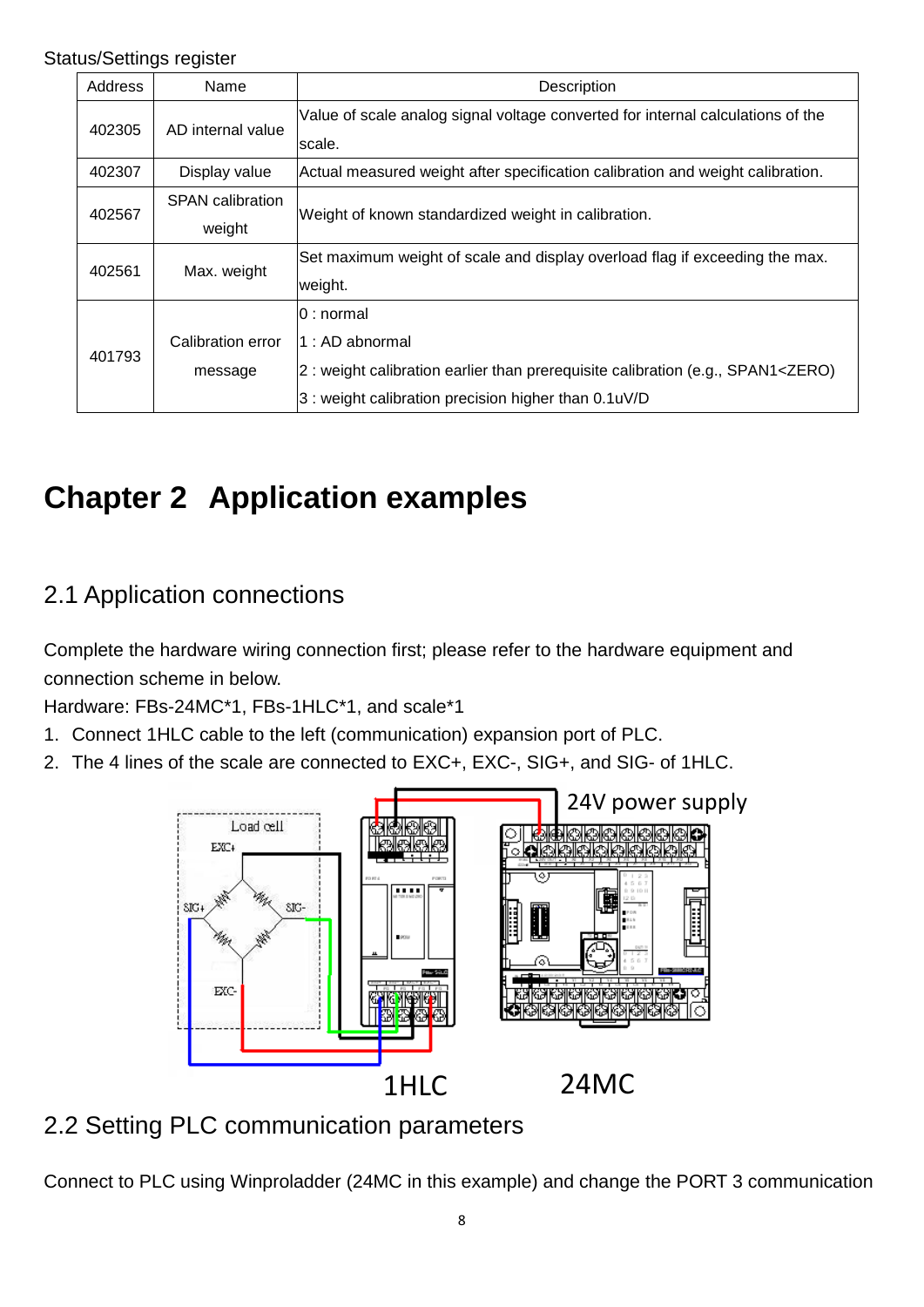parameters of Winproladder. The communication parameters of 1HLC are fixed as follow:

| <b>PORT</b>       | Connection<br>speed | Parity bit | Data bit | Stop bit | format     |
|-------------------|---------------------|------------|----------|----------|------------|
| Port <sub>3</sub> | 19200               | No         | U        |          | <b>RTU</b> |

## <span id="page-8-0"></span>2.3 Ladder diagram programming

1. Establish FUN150 in the ladder diagram of Winproladder and use FUN150 Modbus to transmit data from 1HLC.

Use X0 to control M102 and X1 to control M103 because M102 is the zero-point calibration control coil (000513) and M103 is the full-span calibration control coil (000514) from the Modbus Master table in step 2.



2. Register addresses to be read or written are set in the Modbus Master table; for the register addresses of the slave please refer to 【1.5.1 Application interface contents and Modbus comparison table】.

|                                                                   | <sup>開</sup> ModBus Master表格 - [Table1]                                                                                                                                               |              |                                                                                                              |                                                                                                                   |                                                                                                                                          |                                      | $\leftrightarrow$ | $\  \Box \  \times$<br>ð   |
|-------------------------------------------------------------------|---------------------------------------------------------------------------------------------------------------------------------------------------------------------------------------|--------------|--------------------------------------------------------------------------------------------------------------|-------------------------------------------------------------------------------------------------------------------|------------------------------------------------------------------------------------------------------------------------------------------|--------------------------------------|-------------------|----------------------------|
| 扁<br>計算機(C)<br>通訊命令                                               | 71<br>設定(S)                                                                                                                                                                           | 監視(M)        |                                                                                                              |                                                                                                                   |                                                                                                                                          |                                      |                   |                            |
| 筆數                                                                | 命令                                                                                                                                                                                    | 僕站           | 主站資料                                                                                                         |                                                                                                                   | 僕站資料                                                                                                                                     | 長度                                   |                   | 新增                         |
| 0<br>2<br>3<br>4<br>5<br>6<br>7<br>8<br>9<br>10<br>11<br>12<br>13 | 讀取(Read)<br>單個寫入(write)<br>單個寫入(write)<br>重個寫入(write)<br>單個寫入(write)<br>單個寫入(write)<br>讀取(Read)<br>讀取(Read)<br>讀取(Read)<br>讀取(Read)<br>寫入(write)<br>寫入(write)<br>讀取(Read)<br>讀取(Read) |              | R500<br>M100<br>M101<br>M102<br>M103<br>M104<br>M105<br>M106<br>M107<br>M108<br>R502<br>R504<br>R506<br>R508 | $\leftarrow$<br>-><br>-><br>-><br>-><br>-><br>$\leftarrow$<br>$\leftarrow$<br><-<br>$\leq$<br>-><br>-><br>÷<br>ċ. | 402307<br>000257<br>000258<br>000513<br>000514<br>000263<br>000005<br>000006<br>000007<br>000008<br>402561<br>402567<br>401793<br>402305 | 2<br>$\frac{2}{2}$<br>$\overline{2}$ |                   | 插入<br>編輯<br>刪除<br>上移<br>下移 |
|                                                                   | 設定:動態配置[2840]字組                                                                                                                                                                       | 資料長度: 101 字組 | √確定                                                                                                          | 配置位置: R1000-R1100<br>X 取消                                                                                         |                                                                                                                                          |                                      |                   |                            |